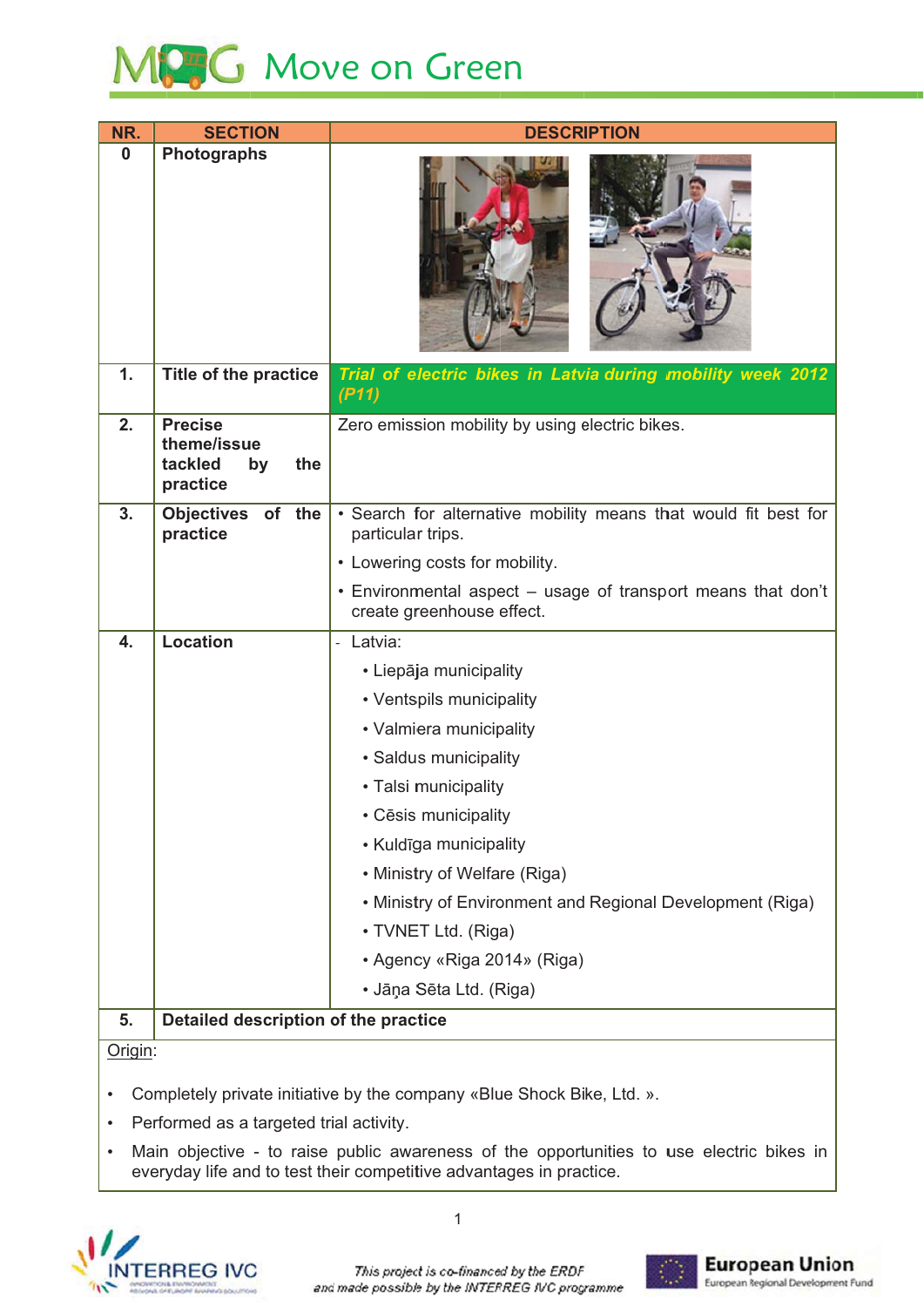

- Bikes equipped with special GPS / GSM tracking devices to track mileage travelled.
- Timescale trial ran for 1 week in September 2012 (with exception for Cēsis and Valmiera municipalities where trial lasted for 5 weeks).

## Bodies involved/implementation:

- For the trial  $-7$  municipalities, 2 ministries, 1 municipal agency and 2 private companies involved. These municipalities may be considered as the flagship centres for the surrounding rural areas and regions.
- Mix of 4 types of stakeholders (local governments, national government, private companies and residents) involved.
- Target groups of users local government politicians and officials, transport policy makers, entrepreneurs, mass media and urban residents.
- Participants in the trial received the electric bikes (without any charge) for performing daily business activities. Trial had to prove the usefulness and profitability of the electric bikes in the real life.
- 4 stages can be identified within this practice:
	- Introduction stage informing of the local governments, showing the electric bikes and allowing the test drive.
	- Decision taking stage for the involved parties (it takes longer for public institutions).
	- Implementation stage 2 weeks in total.
	- Analysis and conclusions 1 week after the trial.

## Legal framework:

- No legal hindrances experienced.
- It just requires some willingness and support for innovative ideas from the representatives of public authorities.
- Technically the process can be arranged on the same legal basis as buying or renting cars for functions of public/private institutions.

## Financial framework:

- No financial input requested from trial participants.
- For initiators the direct cost-efficiency was negative because they had to buy electric bikes and adjust them adequately.
- The most costly part for using the electric bikes is purchasing ones. The cost varies from 500-1500 EUR.
- Charging and amortisation costs are relatively low 6.5 cents/km (charging itself costs just about 1 cent per 10 km).
- In longer run the cost-efficiency may be remarkable if many shorter distance (up to 30 km in 1 direction) trips would be covered by electric bikes. Purely cost wise the use of electric bikes is 4 times cheaper than for an electric car and almost 6 times cheaper than for a regular (combustion engine) car.
- An efficient solution for companies and public institutions could be long-term rent of the